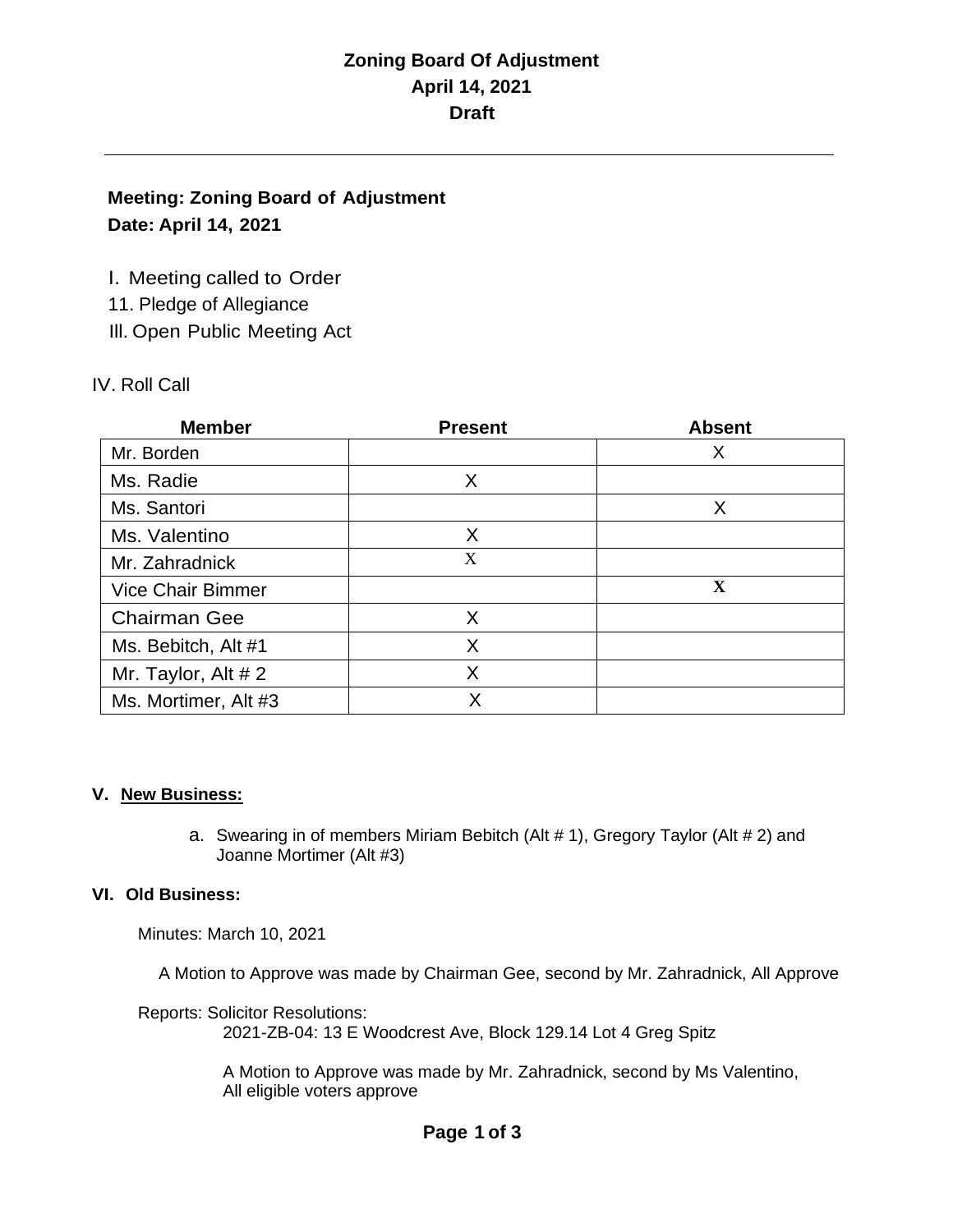2021-ZB-03: 2 Arlington Ave, Block 129.11, Lot 11: William and Susan Kline

A Motion to Approve was made by Ms. Valentino, second by Mr. Zahradnick, all eligible voters approve

Eligible Voters: Valentino, Bebitch, Zahradnick, and Gee

A Motion to Approve the Resolution was made by Mr. Zahradnick, Second by Mr. Bimmer, All eligible voters approve

Eligible Voters: Valentino, Bebitch, Zahradnick and Gee

#### **VII. Adjourn:**

A Motion to Adjourn was made by Ms. Radie, Second by Valentino, All Approve